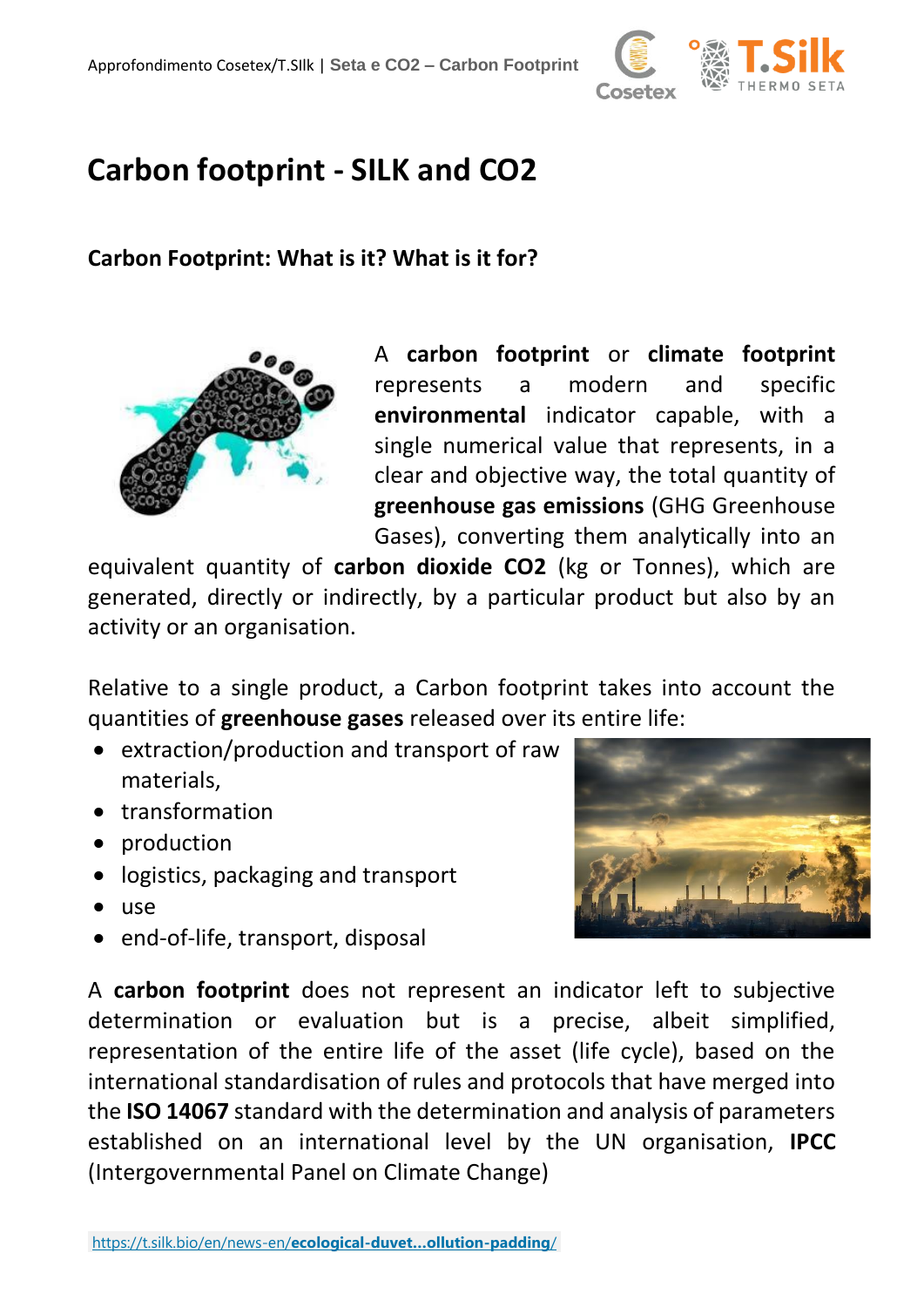



**Carbon Footprint** is based on the **LCA (Life Cycle Assessment)** methodology, which, mainly linked to studies and analyses in the energy sector, was established in the 1970s. Since the 1990s, it has expanded its field of action on the basis of the concept of "**life cycle**" and its standardisation has been defined. Thanks to the driving and

coordinating role of the Society of Environmental Toxicology and Chemistry (SETAC), the drafting of an international standard based on ISO 14040:2006 and ISO 14044:2006 standards has been achieved.

**Carbon footprint** calculation guarantees an objective representation of the context in which a company, with its organisation and its products, operates and represents the necessary **starting point** for defining the positioning and planning of every single activity, including products, in the environmental field in order to implement **eco-sustainable improvement policies.** 

#### **Here is how silk can reduce the amount of CO2**

The **Silk** that reaches the final consumer is the result of the combination of a highly differentiated supply chain that starts from the agricultural world linked to the cultivation of mulberry trees, passes through the zootechnical world of moth breeding that will produce the cocoons, to finally arrive at the industrial world of silk fiber production process.



Among the possible elements that can cause an increase in CO2 levels within the agricultural system, none of these can be attributable to the **silk system.** Indeed, many elements typical of this fibre allow the absorption of considerable quantities of

greenhouse gases, to reduce significantly harmful emissions and to absorb a good part of them: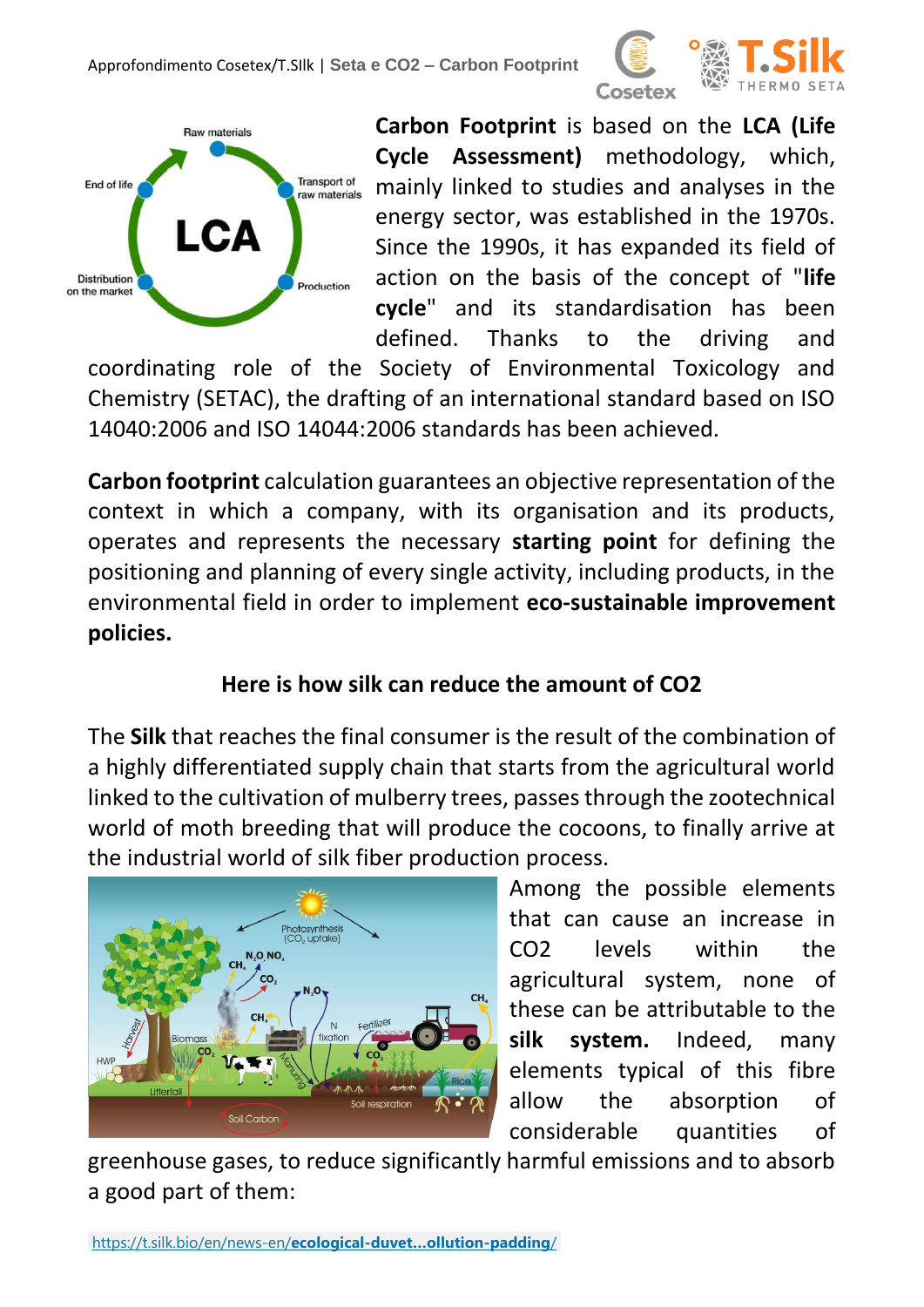

- The cultivation of a mulberry tree does not foresee the felling of the tree but only the use of its leaves, as the exclusive food of the silkworm, avoids the phenomena of deforestation, thus reducing CO2 emissions;
- The cultivation of the mulberry tree keeps the use of the soil and the territory regular and unaltered (1/3 of the CO2 emissions are determined by changes in land use);
- The conservation of mulberry plantations, guaranteeing higher standards of economic remuneration to farmers, as well as in some cases, being a substitute for harmful crops (opium) avoids complementary activities of intensive cultivation (corn, rice and cereals), with high production CO2 and use of natural resources (especially water);
- Fertilisers of chemical origin and with a high impact of CO2 production are not used intensively, as their eventual use, coming into contact with the moth, would cause a drop in cocoon productivity;
- One hectare (hectare = 10000 m2) of land allows the cultivation of about 13,200 mulberry trees on average. Each hectare produces 111 kg of silk fibre  $(1 \text{ multiperry}) = \text{approximately } 8.4 \text{ grams of silk fibre}$ produced);
- Mulberry trees, through chlorophyll photosynthesis, capture 81,650 kg of CO2 per hectare per year. This is equivalent, in a production per hectare (Ha), estimated at 111 kg of fibre, to about 735 times the weight of the silk produced by mulberry trees;
- Mulberry trees are able to capture dust in the atmosphere, absorb polluting gaseous substances, volatile organic compounds (VOC) such as hydrocarbons, alcohols, aldehydes, as well as retain harmful ozone elements;

The component attributable to **zootechnics** linked to the breeding of moths to produce cocoons does not produce biomass and therefore gases harmful to the atmosphere (methane in particular) responsible for 2/3 of the greenhouse effect.

The **industrial** component of silk production belongs to the textile-clothing sector, which is the cause of a preponderant part of the global pollution level (from 2 to 10% of the European LCA). However, the silk sector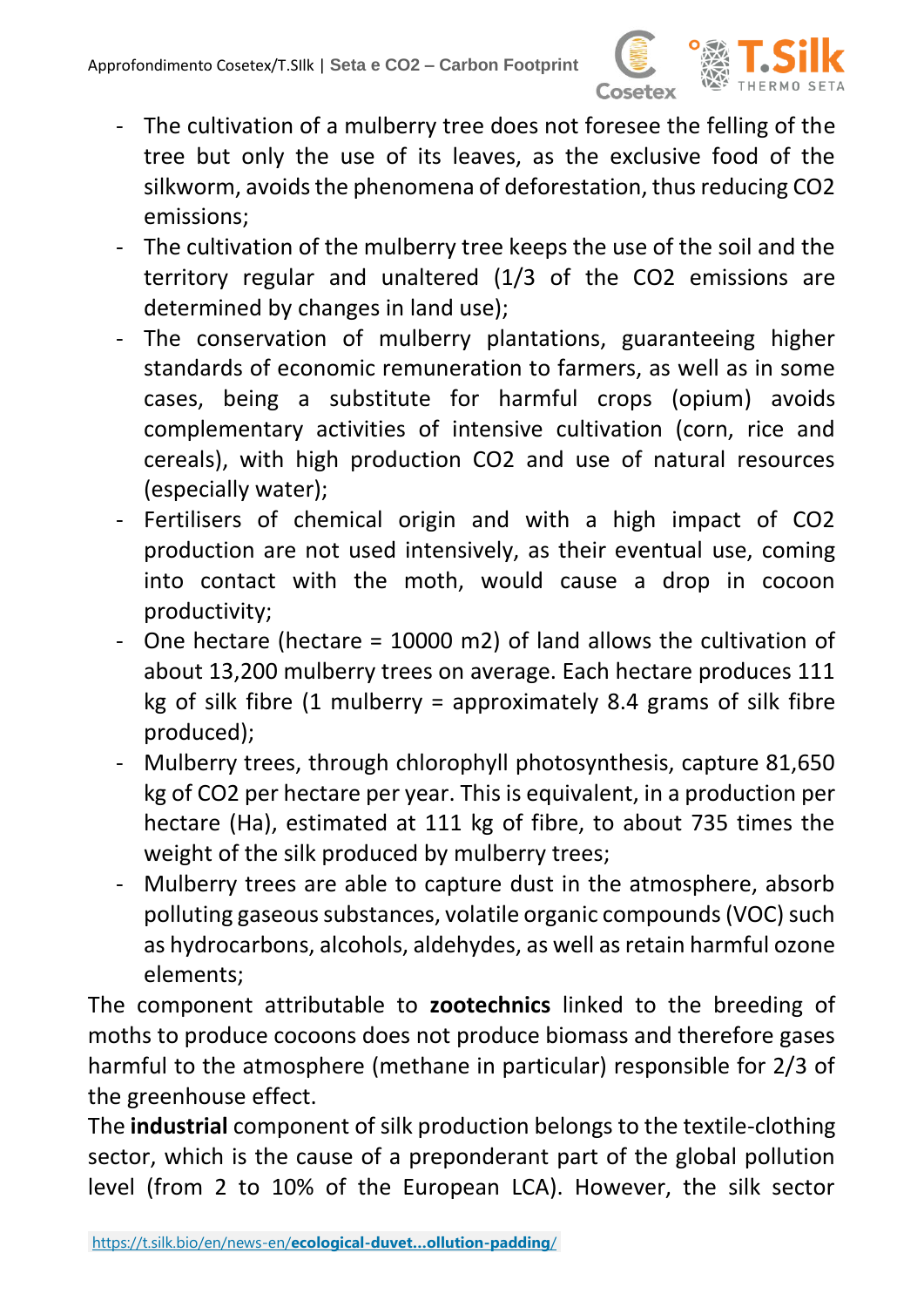

represents a very limited percentage of world production of textile and clothing with significantly lower impacts than those caused above all by synthetic and artificial fibres or natural fibres such as cotton and wool.

#### **Benefits of silk for the environment: data and evidence**



An accurate study based on the comparison between Indian silk production and cultivation (Source: *Central Sericulture Research and Training Institute in Mysore (INDIA), Srikantaswamy and Bindroo*) and Brazilians, (*Silk industry and carbon footprint mitigation - A. M. Giacomin, J. B. Garcia Jr, W. F. Zonatti, M. C. Silva-Santos, M. C. Laktim and J. Baruque-Ramos*) and on

consumption data of textile products in the UK market (Source: *WRAP Waste & Resources Action Programme\**) calculated and analytically represented how the cultivation of fields in Mulberry trees, for the production of **SILK**, as well as keeping the ecosystem intact and still representing an essential cultural and social element today, is able to mitigate the incidence of CO2 and greenhouse gas production in the atmosphere to the extent of 735 times the weight of the silk fibre produced per cultivated area.

### **+ 1 kg of SILK product = - 709,57 kg of CO2**

## **+ 1 kg of SILK fibre product = - 732,96 kg of CO2**